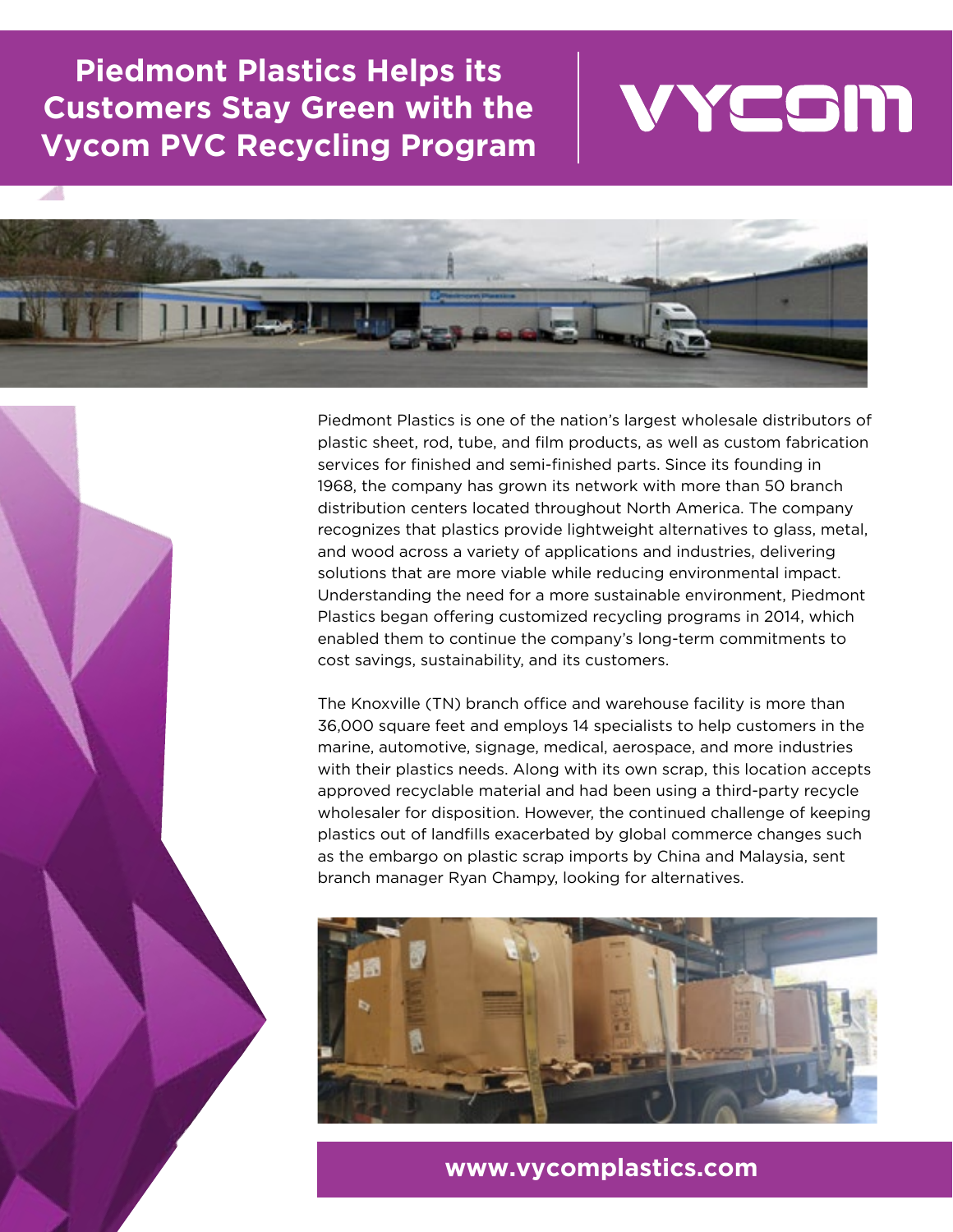# **Piedmont Plastics Helps its Customers Stay Green with the Vycom PVC Recycling Program**





"We had a visit from Matt Brunner, our Vycom territory representative, who told us about a new recycling program that Vycom was starting," said Champy. He also liked the idea of knowing exactly where the PVC would end up, as it requires specialized knowledge of sorting and reprocessing by proficient recyclers. "The distinction of the Vycom program was that the PVC scrap would be used to manufacture deck products made by its affiliate companies, which meant we could be confident the scrap wouldn't go into landfills anywhere," Champy remarked.

The Knoxville branch implemented the Vycom PVC Recycling Program in early 2020, targeting one of its large marine manufacturing clients that also shares the company's value of making strides in the field of sustainability. "This program is a great example of partnership with this particular client because they understand their role and they do a great job of sorting materials, which is an added step that some clients are reluctant to implement," said Champy. "This manufacturer also promotes its participation in the program to endorse its commitment to our common goal of helping the environment."

The Knoxville branch collects anywhere between 5000-7000 pounds of PVC scrap each week from this client, returning to them empty gaylords for the next round. Every 4-6 weeks, Return Polymers – a sister organization within The AZEK Company and a leader in PVC recycling and compounding – picks up a full 40-foot foot trailer loaded with 25,000-30,000 pounds of material and processes the recovered scrap PVC for distribution to various entities within The AZEK Company to manufacture long-lasting performance products.

#### "We've been running recycling programs for about seven years now, and the Vycom PVC Recycling Program is by far the best I've ever seen."

*-Ryan Champy, Piedmont Plastics Branch Manager*